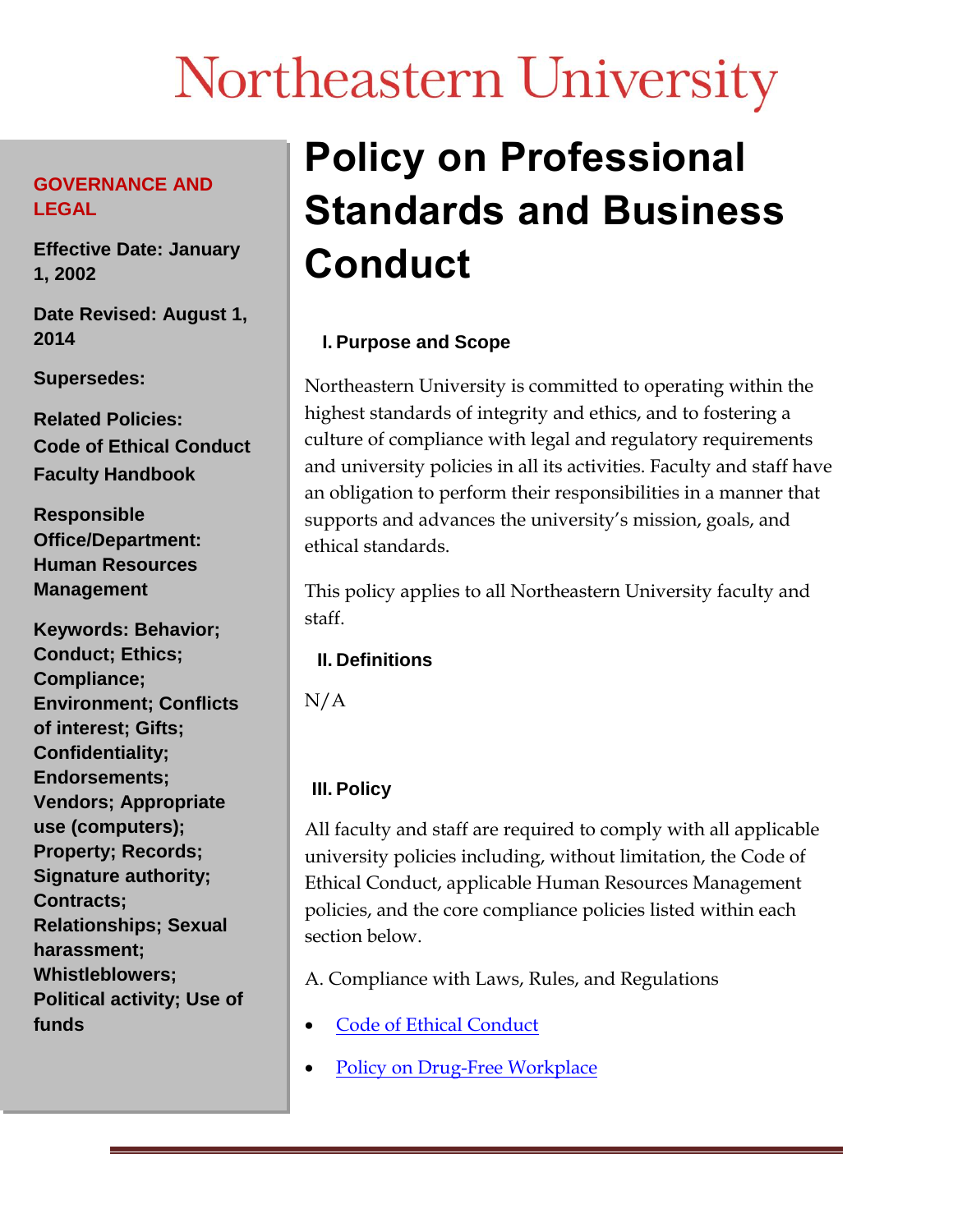- Policy on [Environmental](http://www.northeastern.edu/policies/pdfs/Policy_on_Environmental_Health_and_Safety.pdf) Health & Safety
- Policy on Students Rights Under the Family [Educational](http://www.northeastern.edu/policies/pdfs/FERPA_Policy.pdf) Rights and [Privacy](http://www.northeastern.edu/policies/pdfs/FERPA_Policy.pdf) Act [\(FERPA\)](http://www.northeastern.edu/policies/pdfs/FERPA_Policy.pdf)

B. Good Faith Conduct and Accountability

The university expects all employees to be truthful, to act in good faith in university endeavors, and to take responsibility for their actions.

- [Whistleblower](http://www.northeastern.edu/policies/pdfs/Whistleblower_Policy.pdf) Policy
- Policy on Political [Campaign](http://www.northeastern.edu/policies/pdfs/Policy_on_Political_Campaign_Related_Activity.pdf) Related Activity
- Policy on Use of [University](http://www.northeastern.edu/policies/pdfs/Policy_on_Use_of_University_Social_Media_Accounts.pdf) Social Media Accounts

C. Respect for the Rights and Dignity of Others

All faculty and staff are expected to treat other members of the community with respect and professionalism. Illegal or inappropriate workplace threats, violence, harassment, intimidation, coercion, and discrimination are prohibited.

- Policy on Equal [Opportunity](http://www.northeastern.edu/policies/pdfs/Policy_on_Equal_Opportunity.pdf)
- Policy on Sexual [Harassment](http://www.northeastern.edu/policies/pdfs/Policy_on_Sexual_Harassment.pdf)
- [Non-Fraternization](http://www.northeastern.edu/policies/pdfs/Policy_on_Non-Fraternization.pdf) Policy
- Policy on Rights and [Responsibilities](http://www.northeastern.edu/policies/pdfs/Title_IX_Policy.pdf) Under Title IX
- Policy on [Smoke-Free](http://www.northeastern.edu/policies/pdfs/Policy_on_Smoke-Free_Campus_rsa1-1.pdf) Campus
- Policy on [Appropriate](https://www.northeastern.edu/policies/pdfs/Policy_on_Appropriate_Use_of_Computer_and_Network_Resources.pdf) Use of Computer and Network Resources

#### D. Avoiding Conflicts of Interest

All employees are expected to avoid actions or engagements that are in conflict with their position, and must report potential conflicts, whether financial, personal, or potential "appearance of conflict" issues. Employees may not use their position for personal advantage.

- Policy on Conflict of Interest and [Commitment](http://www.northeastern.edu/policies/pdfs/Policy_on_Conflict_of_Interest_and_Commitment.pdf)
- Policy on Gift [Acceptance](http://www.northeastern.edu/policies/pdfs/Policy_on_Gift_Acceptance_rsa1.pdf)
- Policy on [Endorsements](http://www.northeastern.edu/policies/pdfs/Policy_on_Endorsements_and_Use_of_University_Identifiers_rsa1.pdf) and Use of University Identifiers

E. Protection and Proper Use of University Assets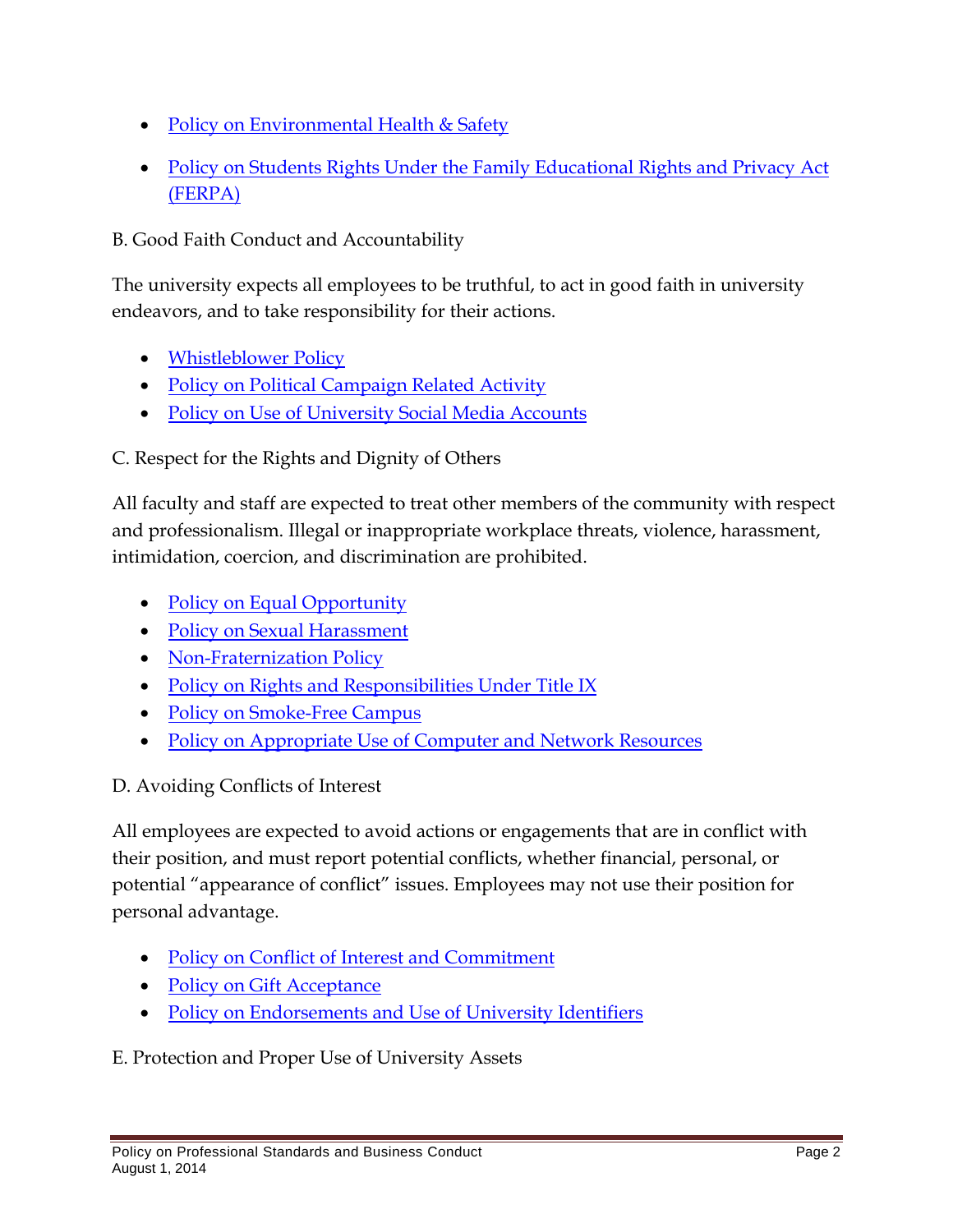Faculty and staff must maintain the confidentiality of nonpublic university information, records and data entrusted to them.

Policy on [Confidentiality](http://www.northeastern.edu/policies/pdfs/Policy_on_Confidentiality_of_University_Records_and_Information.pdf) of University Records and Information

All employees must safeguard and respect university property and resources, and report fraud, waste and abuse.

- Policy on Signature [Authority](http://www.northeastern.edu/policies/pdfs/Policy_on_Signature_Authority.pdf)
- [Whistleblower](http://www.northeastern.edu/policies/pdfs/Whistleblower_Policy.pdf) Policy
- Policy on Use of [University](http://www.northeastern.edu/policies/pdfs/Policy_on_Use_of_University_Funds.pdf) Funds
- Policy on [Appropriate](http://www.northeastern.edu/policies/pdfs/Policy_on_Appropriate_Use_of_Computer_and_Network_Resources.pdf) Use of Computer and Network Resources
- Policy on Retention and [Disposition](http://www.northeastern.edu/policies/pdfs/Policy_on_Retention_and_Disposition_of_University_Records.pdf) of University Records

#### **IV. Additional Information**

The university expects all faculty, including part-time faculty, and all staff to adhere to and act in accordance with this policy, and to be familiar and comply with the current version of all applicable university policies, including those specifically listed above. Failure to comply may lead to disciplinary action up to termination, or the pursuit of civil or criminal proceedings as appropriate.

The university retains the right to issue, amend, or withdraw a university policy at any time.

### **V. Contact Information**

Human Resources Management (617) 373-2230

Compliance (617) 373-5893

Finance (617) 373-2240

Audit and Advisory Services (617)373-4041

ITS (617) 373-4357